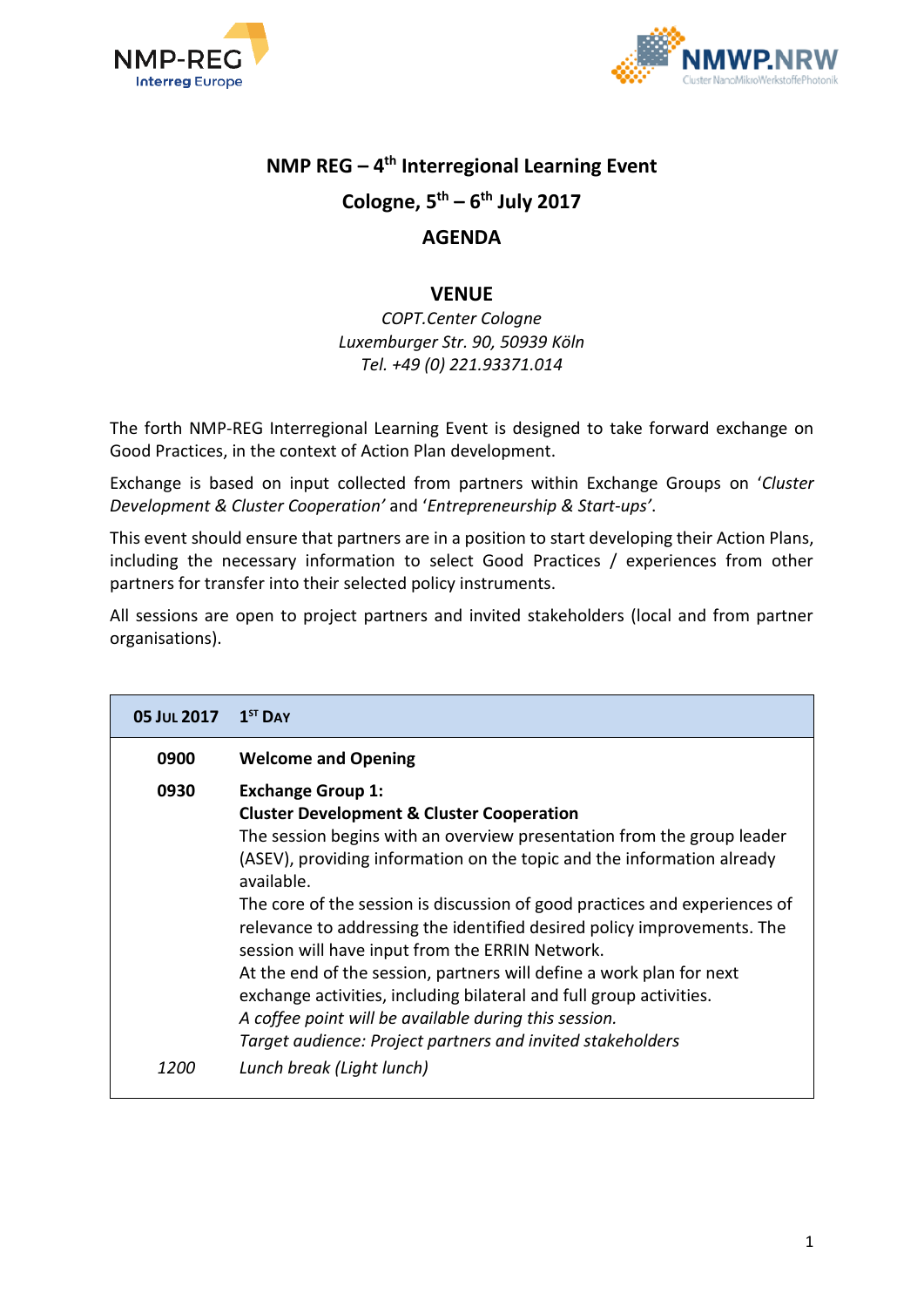



٦

| 1330         | <b>Exchange Group 2:</b><br><b>Entrepreneurship &amp; Start-ups</b><br>Partner reports on regional GPs, needs and potential action ·<br>Presentations of external experts / stakeholders:<br>· Marc Kley, Gateway Founder Service, University of Cologne<br>· Berat Gider, NRW.BANK Venture Center, Duesseldorf<br>· Stephan Kirchmeyer, COPT.Center, Cologne<br>A coffee point will be available during this session.<br>Target audience: Project partners and invited stakeholders |
|--------------|--------------------------------------------------------------------------------------------------------------------------------------------------------------------------------------------------------------------------------------------------------------------------------------------------------------------------------------------------------------------------------------------------------------------------------------------------------------------------------------|
| 1600         | <b>COPT.Center for Organic Electronics</b><br>Guided tour<br>Target audience: Project partners and invited stakeholders                                                                                                                                                                                                                                                                                                                                                              |
| 2000         | Joint dinner with project partners – location (city centre) to be confirmed                                                                                                                                                                                                                                                                                                                                                                                                          |
| 06 JUL 2017  | 2 <sup>ND</sup> DAY                                                                                                                                                                                                                                                                                                                                                                                                                                                                  |
| 0930<br>1130 | In-depth discussion EG 1 / EG 2<br>In-depth discussion of potential interaction and follow-ups of EG 1 / EG 2.<br>Evaluation of the methodology (any changes necessary?)<br>A coffee point will be available during this session.<br>Target audience: Project partners and stakeholders involved in practical<br>Action Plan development<br>Roundup / Next activities                                                                                                                |
|              | Discussion on Selection of new Exchange Groups (e.g. Science- Industry<br>Cooperation, led by Flanders)<br>Overview of subsequent activities<br>Target audience: Project partners and stakeholders involved in practical<br><b>Action Plan development</b>                                                                                                                                                                                                                           |
| 1200         | Lunch break (Light lunch)                                                                                                                                                                                                                                                                                                                                                                                                                                                            |
| 1330<br>1500 | <b>Steering Group Meeting</b><br>Financial and Technical reporting (focus on submission of 2nd Progress<br>Report)<br>Organisation of 5th Interregional Learning Event (Ghent, M21)<br>Communication updates, with focus on Mid-Term event (Brussels, M21)<br>Partner Evaluation of meeting<br>Target audience: Project partners<br>End of meeting                                                                                                                                   |
|              |                                                                                                                                                                                                                                                                                                                                                                                                                                                                                      |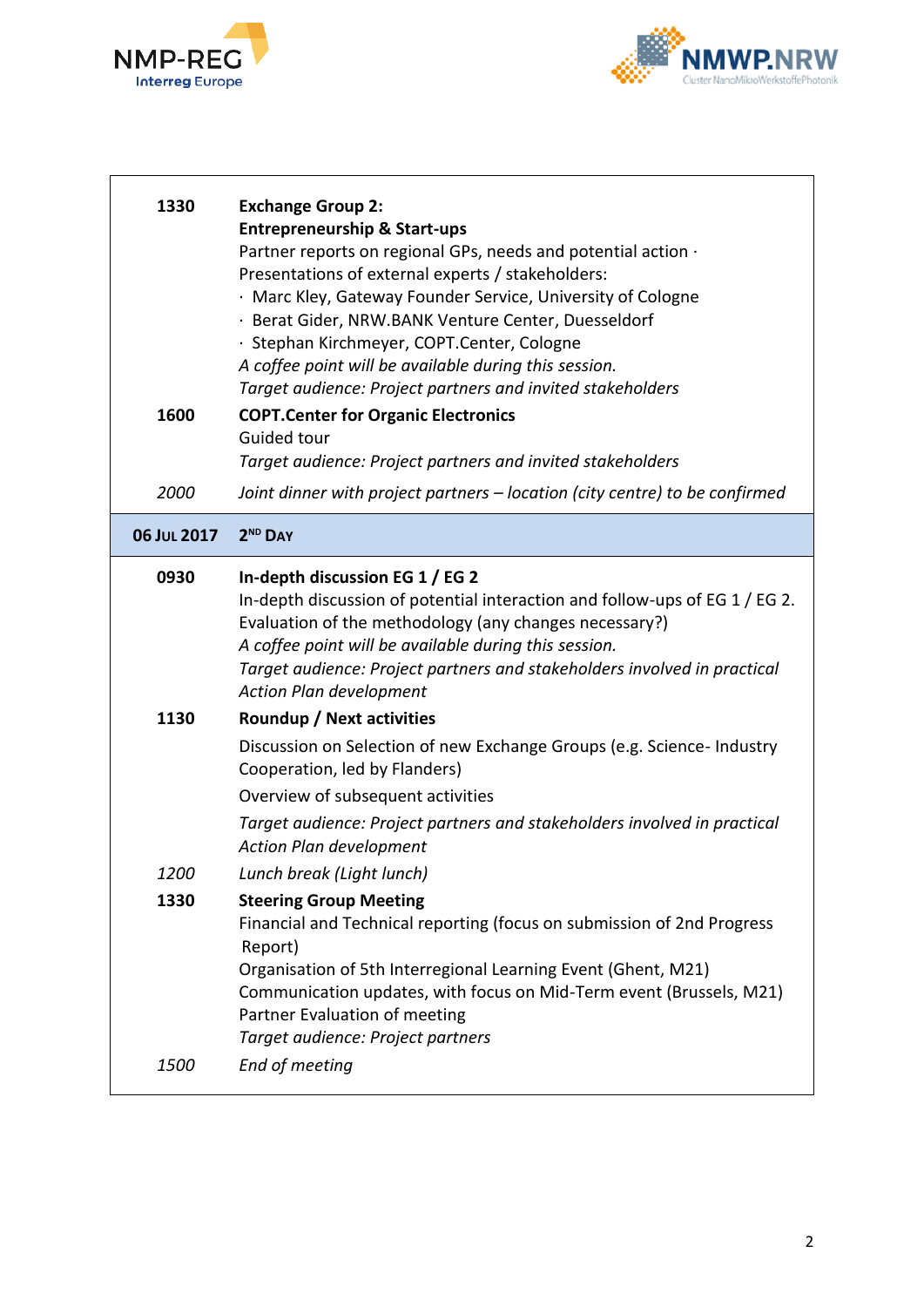



# *Practical Information*

# *Suggested Hotels*

The following two hotels are located close to the meeting venue:

#### **Hotel ibis Koeln Centrum**

Postal address / Contact details:

*Neue Weyerstraße 4 50676 Köln (Cologne) Email: [H1449@accor.com](mailto:H1449@accor.com) Tel: +49 (0) 221 2096 0 Fax: +49 (0) 221 2096 199 URL:<http://www.ibis.com/gb/hotel-1449-ibis-koeln-centrum/index.shtml>*

The 2-star superior hotel is located in the centre of Cologne, just a few steps from Barbarossaplatz and a short walk from the cathedral. All 208 rooms are airconditioned and have WIFI. Many of the city's highlights can be quickly reached from the Barbarossaplatz subway station, which is close vicinity of the hotel.

#### **Hotel ibis Styles Koeln City**

Postal address / Contact details:

*Barbarossaplatz 4a 50674 Köln (Cologne) Email: [H8743@accor.com](mailto:H8743@accor.com) Tel: +49 (0) 221 92152 00 Fax: +49 (0) 221 92152 08 URL:<http://www.ibis.com/gb/hotel-8743-ibis-styles-koeln-city/index.shtml>*

Breakfast and WIFI access are free of charge. Cheerful, comfortable design of the hotel. 54 colourful, unique rooms. The ibis Style hotel is situated close to public transport links, so the city's main attractions, as well as major companies and facilities, are all easily accessible. The shopping district around Schildergasse and Hohe Strasse is just a short walk away. Typical distances:

- from hotel to city center: 500 m
- from hotel to central station: 2 km
- from hotel to airport (Cologne-Bonn): 17 km